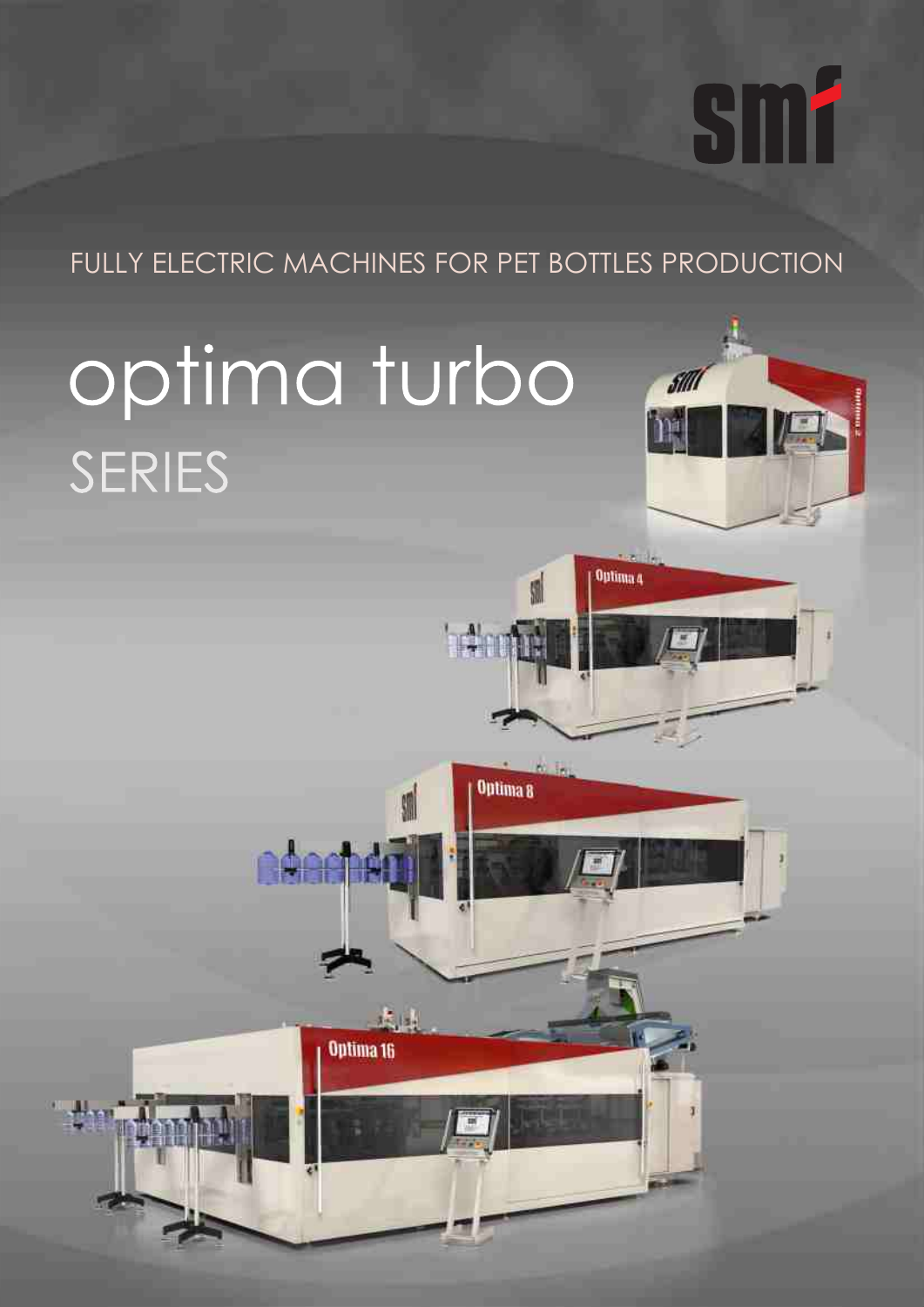#### Optima 2

| Optima 2                              |  |  |  |  |
|---------------------------------------|--|--|--|--|
| $0.2 - 3.0 L$                         |  |  |  |  |
| ca. $3500$ bph $(0,5 - 1,0)$          |  |  |  |  |
| ca. 3200 bph (1,5L)                   |  |  |  |  |
| ca. $2\overline{500}$ bph $(3,0 L)$   |  |  |  |  |
| <b>65 kW</b>                          |  |  |  |  |
| 10,4 kW (0,5 L bottle)                |  |  |  |  |
| 0,0 Nm <sup>3</sup> with recuperation |  |  |  |  |
| for 0,5 L 1,9 Nm <sup>3</sup>         |  |  |  |  |
|                                       |  |  |  |  |
|                                       |  |  |  |  |

**version VCN (variable cavities number) available as option** 

|                               | Optima 2/3                            |  |  |  |  |
|-------------------------------|---------------------------------------|--|--|--|--|
| <b>Bottle size</b>            | $0.2 - 0.6$ L                         |  |  |  |  |
| Output                        | ca. 5500 bph (0,2L)                   |  |  |  |  |
|                               | ca. 5500 bph (0,5L)                   |  |  |  |  |
| <b>Power installed</b>        | <b>65 kW</b>                          |  |  |  |  |
| <b>Effective power</b>        | 13,2 kW (0,5 L bottle)                |  |  |  |  |
| Working air quantity (10 bar) | 0,0 Nm <sup>3</sup> with recuperation |  |  |  |  |
| Working air quantity (40 bar) | for $0,5 L 3,0 Nm3$                   |  |  |  |  |
| <b>Number of cavities</b>     | 3                                     |  |  |  |  |
|                               |                                       |  |  |  |  |

**version VCN (variable cavities number) available as option** 

|                                      | Optima 2/1                            |  |  |  |
|--------------------------------------|---------------------------------------|--|--|--|
| <b>Bottle size</b>                   | $1,0 - 7,0$ L                         |  |  |  |
| Output                               | ca. 1800 bph (1,0 L)                  |  |  |  |
|                                      | ca. $1\overline{500}$ bph $(5,0 L)$   |  |  |  |
|                                      | ca. 1300 bph (7,0 L)                  |  |  |  |
| <b>Power installed</b>               | <b>65 kW</b>                          |  |  |  |
| <b>Effective power</b>               | 13,2 kW (5,0 L bottle)                |  |  |  |
| <b>Working air quantity (10 bar)</b> | 0.0 Nm <sup>3</sup> with recuperation |  |  |  |
| <b>Working air quantity (40 bar)</b> | for $0,5 L 5,3 Nm3$                   |  |  |  |
| <b>Number of cavities</b>            |                                       |  |  |  |

**version VCN (variable cavities number) available as option** 

**Optima 2 Turbo** is a 2-cavity, automatic machine with nominal working speed 3500 bph of 500ml. Ready bottles are discharged in upright position. Classic version **Optima 2** is designed for bottles from 200ml up to 3000ml. Unique feature is available as option VCN system (variable cavities number) which allows to adapt the same machine to be one, two or three cavities system.

Other blowers basing on frame & closing unit of classic **Optima 2 turbo**:

• **Optima 2/3** – three cavity machine with nominal working speed 5500 bph of 200ml, suitable for bottle 200ml – 600ml

• **Optima 2/1** – one cavity machine with nominal working speed 1500 bph of 5l, suitable for bottle 200 ml – 7000 ml

• **VCN** system must be define at early stage



Er

N.



U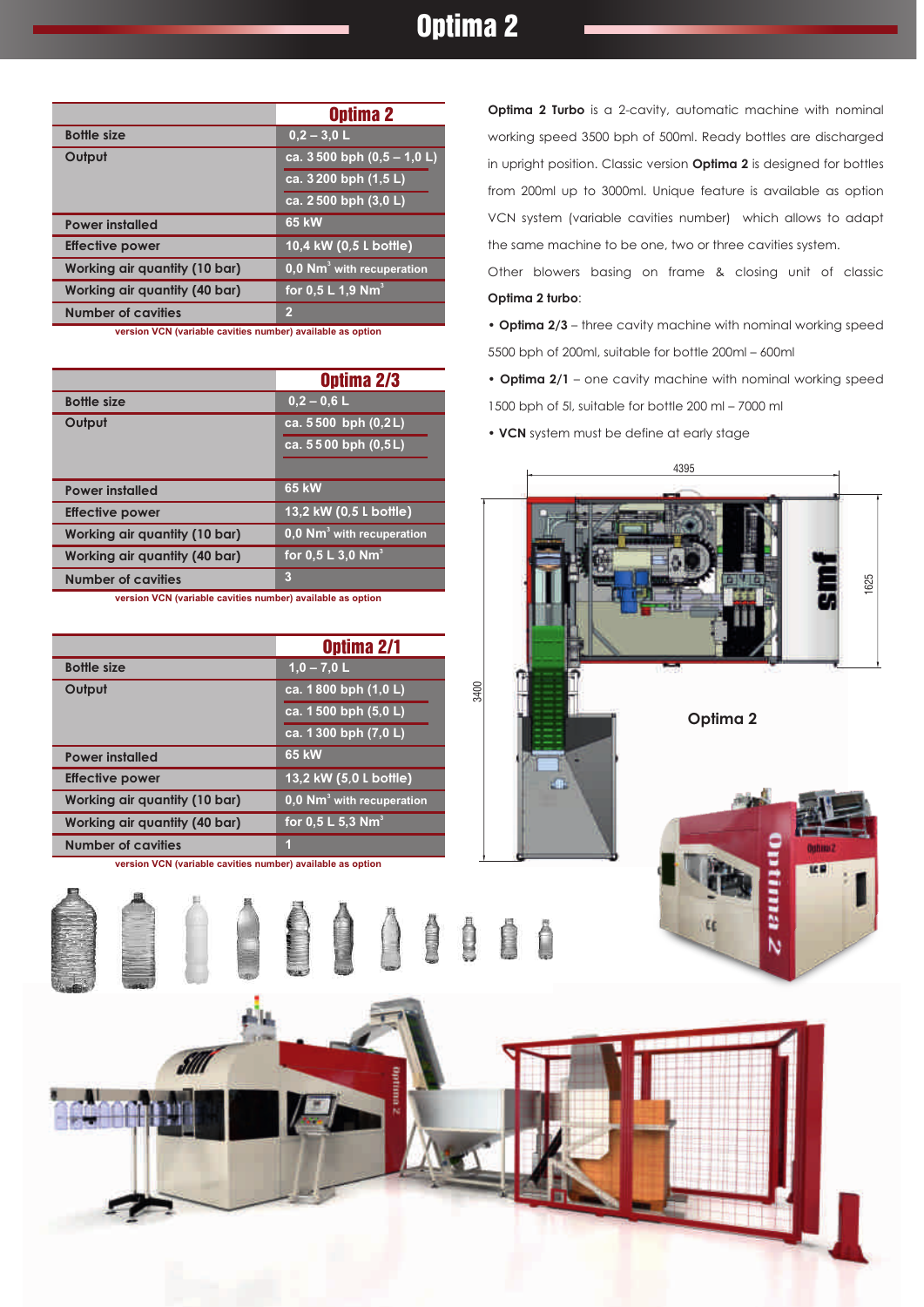#### Optima 4NT

**Optima 4 NT** is a 4-cavity, automatic machine with nominal working speed 7000 bph of 500ml. Ready bottles are discharged in upright position. Classic version **Optima 4** is designed for bottles from 200ml up to 2500ml. This modern machine is fully electric with all vital units are controlled and steered by Mitsubishi servo drives. **Optima** is high advanced and reliable blower for production

of high quality PET bottles in various shapes.

Other blowers basing on frame & closing unit of classic **Optima 4 NT**:

• **Optima 2MAX** – with nominal working speed 3600 bph of 1l, suitable for bottle 200ml – 5l

• 2 cavity **JAR** version

Sm

|                               | <b>Optima 4 NT</b>                    |  |  |  |  |
|-------------------------------|---------------------------------------|--|--|--|--|
| <b>Bottle size</b>            | $0.2 - 2.5$ L                         |  |  |  |  |
| Output                        | ca. 7 200 bph $(0,5 - 1, 0, L)$       |  |  |  |  |
|                               | ca. $6\overline{000}$ bph $(1,5 L)$   |  |  |  |  |
|                               | ca. 5000 bph (2,0 L)                  |  |  |  |  |
| <b>Power installed</b>        | <b>110 kW</b>                         |  |  |  |  |
| <b>Effective power</b>        | 20,2 kW (0,5 L bottle)                |  |  |  |  |
| Working air quantity (10 bar) | 0,0 Nm <sup>3</sup> with recuperation |  |  |  |  |
| Working air quantity (40 bar) | for 0,5 L 3,7 Nm <sup>3</sup>         |  |  |  |  |
| <b>Number of cavities</b>     | z                                     |  |  |  |  |

|                               | <b>Optima 2 MAX</b>                   |  |  |  |  |
|-------------------------------|---------------------------------------|--|--|--|--|
| <b>Bottle size</b>            | $1.0 - 5.0 L$                         |  |  |  |  |
| Output                        | ca. 3600 bph (1,0 L)                  |  |  |  |  |
|                               | ca. 3400 bph (1,5 L)                  |  |  |  |  |
|                               | ca. 3000 bph (5,0 L)                  |  |  |  |  |
| <b>Power installed</b>        | $110$ kW                              |  |  |  |  |
| <b>Effective power</b>        | 43,2 kW (0,5 L bottle)                |  |  |  |  |
| Working air quantity (10 bar) | 0,0 Nm <sup>3</sup> with recuperation |  |  |  |  |
| Working air quantity (40 bar) | for 0,5 L 10,5 Nm <sup>3</sup>        |  |  |  |  |
| <b>Number of cavities</b>     | $\overline{2}$                        |  |  |  |  |

**version for JAR available** 

Optima a





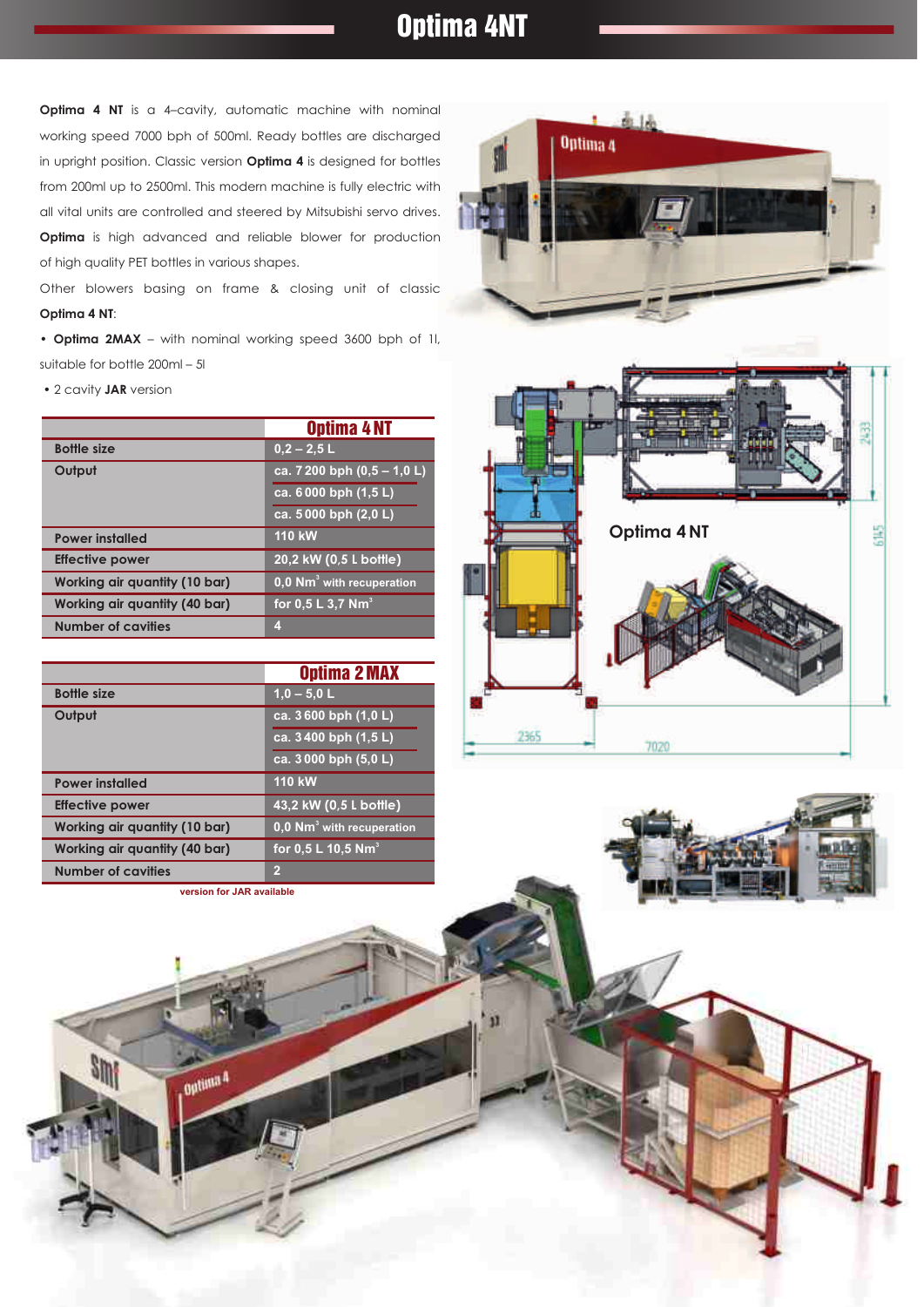#### Optima 8 turbo

|                                      | <b>Optima 8 turbo</b>                 |  |  |  |  |
|--------------------------------------|---------------------------------------|--|--|--|--|
| <b>Bottle size</b>                   | $0,2 - 2,0$ L                         |  |  |  |  |
| Output                               | ca. 14 000 bph $(0,5 - 1,0 L)$        |  |  |  |  |
|                                      | ca. 12000 bph (1,5L)                  |  |  |  |  |
|                                      | ca. 10 000 bph (2,0 L)                |  |  |  |  |
| <b>Power installed</b>               | <b>160 kW</b>                         |  |  |  |  |
| <b>Effective power</b>               | 39,2 kW (0,5 L bottle)                |  |  |  |  |
| <b>Working air quantity (10 bar)</b> | 0,0 Nm <sup>3</sup> with recuperation |  |  |  |  |
| Working air quantity (40 bar)        | for $0,5$ L 6,9 Nm <sup>3</sup>       |  |  |  |  |
| <b>Number of cavities</b>            | 8                                     |  |  |  |  |

|                                      | Optima 10 turbo                       |  |  |  |  |
|--------------------------------------|---------------------------------------|--|--|--|--|
| <b>Bottle size</b>                   | $0.2 - 0.6$ L                         |  |  |  |  |
| Output                               | ca. 17 000 bph (0,2 L)                |  |  |  |  |
|                                      | ca. $16000$ bph $(0,6 L)$             |  |  |  |  |
| <b>Power installed</b>               | <b>160 kW</b>                         |  |  |  |  |
| <b>Effective power</b>               | 47,6 kW (0,5 L bottle)                |  |  |  |  |
| <b>Working air quantity (10 bar)</b> | 0,0 Nm <sup>3</sup> with recuperation |  |  |  |  |
| <b>Working air quantity (40 bar)</b> | for 0,5 L 8,4 Nm <sup>3</sup>         |  |  |  |  |
| <b>Number of cavities</b>            | 10                                    |  |  |  |  |

|                               | <b>Optima 4 MAX</b>                   |
|-------------------------------|---------------------------------------|
| <b>Bottle size</b>            | $1,0 - 6,0 L$                         |
| Output                        |                                       |
|                               | ca. 7000 bph (1,5L)                   |
|                               | ca. $6\overline{500}$ bph $(5,0 L)$   |
| <b>Power installed</b>        | 210 kW                                |
| <b>Effective power</b>        | 93,6 kW (0,5 L bottle)                |
| Working air quantity (10 bar) | 0,0 Nm <sup>3</sup> with recuperation |
| Working air quantity (40 bar) | for 0,5 L 22,8 Nm <sup>3</sup>        |
| <b>Number of cavities</b>     | 4                                     |

**version for JAR available** 

|                                      | <b>Optima 6 MAX</b>                   |
|--------------------------------------|---------------------------------------|
| <b>Bottle size</b>                   | $1,0 - 3,0$ L                         |
| Output                               |                                       |
|                                      | ca. 10000 bph (1,0 L)                 |
|                                      | ca. 9000 bph (3,0 L)                  |
| <b>Power installed</b>               | 160 kW                                |
| <b>Effective power</b>               | 86,4 kW (0,5 L bottle)                |
| <b>Working air quantity (10 bar)</b> | 0,0 Nm <sup>3</sup> with recuperation |
| Working air quantity (40 bar)        | for 0,5 L 19,5 Nm <sup>3</sup>        |
| <b>Number of cavities</b>            | 6                                     |

|                               | Optima 16                             |  |  |  |  |
|-------------------------------|---------------------------------------|--|--|--|--|
| <b>Bottle size</b>            | $0.2 - 2.0$ L                         |  |  |  |  |
| Output                        | ca. 28 000 bph $(0,5 - 1,0 L)$        |  |  |  |  |
|                               | ca. 24 000 bph (1,5 L)                |  |  |  |  |
|                               | ca. $20000$ bph $(2,0L)$              |  |  |  |  |
| <b>Power installed</b>        | 320 kW                                |  |  |  |  |
| <b>Effective power</b>        | 78,4 kW (0,5 L bottle)                |  |  |  |  |
| Working air quantity (10 bar) | 0,0 Nm <sup>3</sup> with recuperation |  |  |  |  |
| Working air quantity (40 bar) | for 0,5 L 13,8 Nm <sup>3</sup>        |  |  |  |  |
| <b>Number of cavities</b>     | 16                                    |  |  |  |  |

**MAX version for 3L and 6L bottles available as well as 20 cav version for bottles up to 600ml**



O**ptima 8 Turbo** is a 8-cavity, automatic machine with nominal working speed 14000 bph of 500ml. Ready bottles are discharged in upright position. Classic version **Optima 8** is designed for bottles from 200ml up to 2000ml but different configuration of the closing unit & cavity numbers allows for production 6L bottles with speed 6500 bph. This modern machine is fully electric with all vital units are controlled and steered by Mitsubishi servo drives. **Optima** is high advanced and reliable blower for production of high quality PET bottles in various shapes.

Other blowers basing on frame & closing unit of classic **Optima 8 turbo**:

• **Optima10** – with nominal working speed 17000 bph of 0,2l, suitable for bottle 200ml – 600ml

• **Optima 6MAX** – with nominal working speed 10000 bph of 1l, suitable for bottle 1 L – 3 L

• **Optima 4MAX** – with nominal working speed 7000 of 1L, suitable for bottle  $1 L - 6 L$ 

• 4 cavity **JAR** version

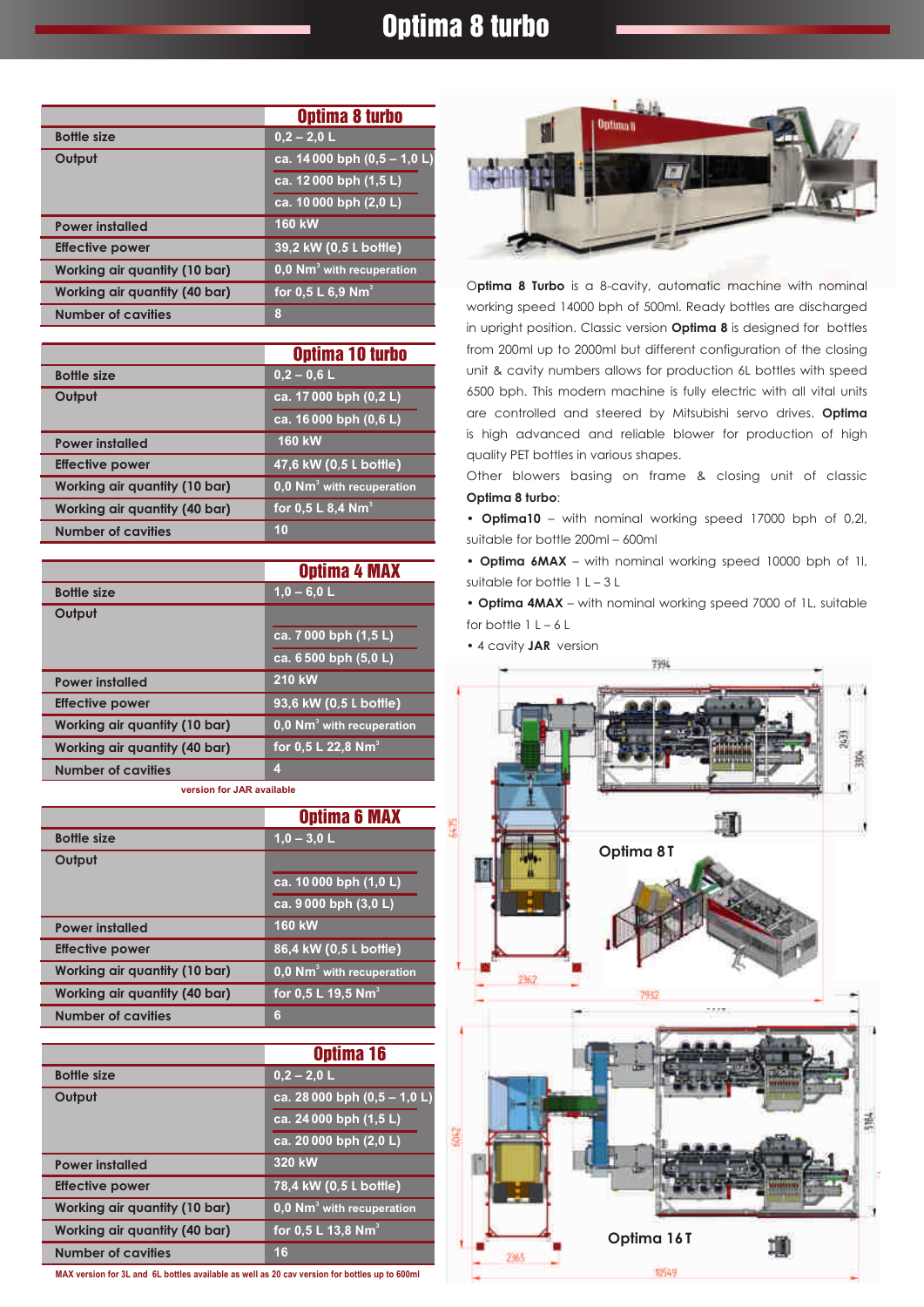### **smf**

**Optima** is a family of modern, innovative and very flexible linear blow moulding machines. With more than 15 members (types of Optima machines), our **Optima** family offers solutions for most demanding clients. Optima can be answer for a high–speed production (**Optima 20** - with nominal working speed 34 000 bph) , medium speed 7000-14 000 bph as well as for low-speed but flexible PET production system which allows to produce small and big bottles on one machine. Special VCN **Optima 2** is a new machine available in the series, allows the number of cavities to be intelligently adapted to the product to be manufactured. In practice, this means that 200ml containers and big-volume bottles up to 7L could also be produced on this machine.



**Optima** machines can be equipped with HOT-FILL kit (for juice filled in 85°C), ultra-clean system (for ESL milk installation) as well as preferential heating (for complicated bottles with irregular shape). Compact size of **Optima** and the discharge of bottles in upright position (ready bottles are transported directly on the air conveyor to the filling machine) gives a possibility to fit a complete line in very limited space. With quick neck format change kit, it is also possible to work with two or more different neck type on one machine

guarantee) and top brand components (Mitsubishi, Omron, <sub>ou</sub> Our **Optima** Family is reliable solution which will work in your factory for many years. Thanks to servo motors which are used for all main systems as well as special construction of the closing unit (5 year EATON, Lutze, Phoenix contact, Allan Bradley, Weidmuller, Balluff, Wenglor, Cosmotec Stulz, eWon, Harting, Celduc, Toshiba, Lapp Kabel, other reputable brands). **Optima** machines are designed for long-term use and operating 24h/ day.





We want you to enjoy working on our **Optima** thanks to 15" colorful operating panel connected to router for easy on-line support from SMF. Mould changeover can be easy handled by one person within 10 minutes. Central lubrication system allows easy, fast and precise application of lubricant. For easy operation, our **Optima** is equipped with Power Wizard system which is based on pyrometers and allows for self-adjustment process of heating depending on preform temperature and temperature in the environment. For our machines we offer also fully integrated preform dumper. Thanks to this solution, preforms are placed into preform hopper automatically. Handling is limited to changing the pallet with octabin filled with preforms. **Optima** has also got a system of detecting and rejecting cracked bottles to be sure that only correct bottles are delivered to the filling line. 40 bar blowing pressure allows to blow complicates designs of bottles and pressure compensation system on closing unit plates reduces the stitches on bottles' walls .